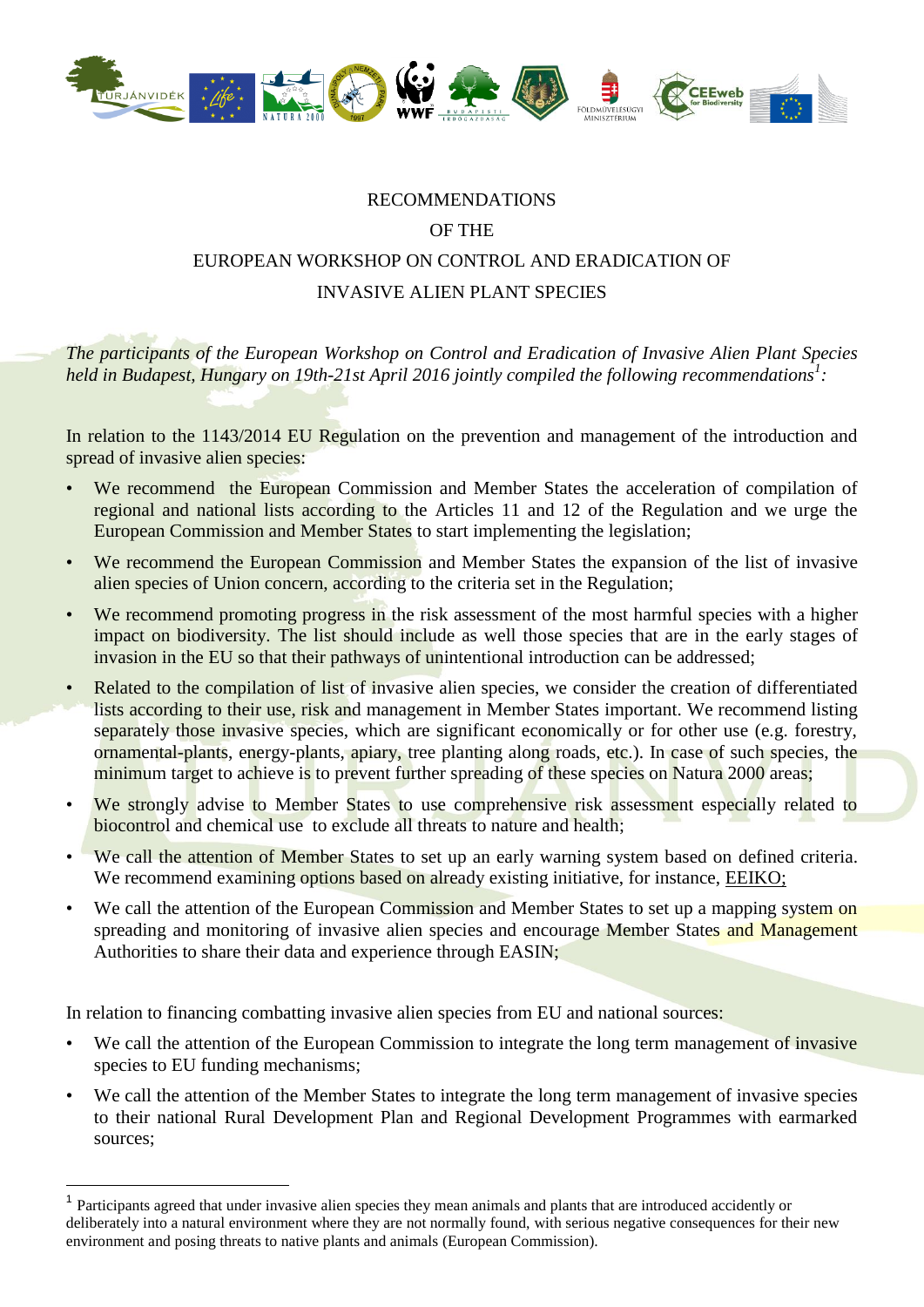

- We recommend Member States working out agri-environmental measures that directly address and contribute to combat invasive alien species;
- We call the attention of the European Commission and Members States not to support activities from EU funding mechanisms that directly contribute to the spreading of invasive alien species;
- We recommend the European Commission developing a special LIFE fund for pilot projects against invasive species, which integrate the following aspects:
	- support for the technological development in the suppression of invasive species;
	- the examination of efficiency, cost, environmental impact and social acceptance of the different mechanical, biological and chemical methods;
	- having longer project period (at least 8-10 years) in order to increase the efficiency of methods using non-chemical technologies;
	- awareness raising and public information activities.
- We call the attention of the European Commission and Member States to the Polluters Pays Principle. We recommend that Member States set up an enabling legal framework for mechanisms, where those sectors and actors that cause the spreading of invasive species contribute to a specific fund, which is spent to manage these invasive species.

In relation to the need of adequate responses of inter-sectorial regulations against invasive alien species:

- We call for the extension of EU regulation on plant health and macro-organisms with regard of invasive alien species.
- We call the attention of the European Commission and Member States that the regulation of the following areas affect the spreading of invasive alien species, therefore:
	- We draw the attention that the invasive alien species often spread along linear establishments (e.g. road, railway, natural or artificial waterways, electricity network). Therefore, we propose to develop rules for the operation of linear establishments:
	- Spreading of certain invasive alien species without economic or other benefits is strongly correlated to the application of widely used agricultural and forestry methods (management systems). In such cases, we recommend to incorporate the suppression of invasive alien species into the regulation of the management systems as an obligation, or the modification of the management system;
	- We propose transformation of the agricultural and forestry measures in a way that the prevention of introducing and spreading of invasive alien species included in the regional and national lists and the suppression of its existing populations become an important interest of the farmers/forest owners.
- We recommend the careful analysis and strategy formulation in regard to potential climate change adaptation of introducing alien species.
- We propose to pay more attention in the Natura 2000 management plans to invasive alien species, e.g. dedicate a specific section to the issue.

We further recommend to the European Commission:

- To collect the experiences in the suppression of invasive alien species and present them to the public;
- To invest more in raising awareness and promote prevention actions;